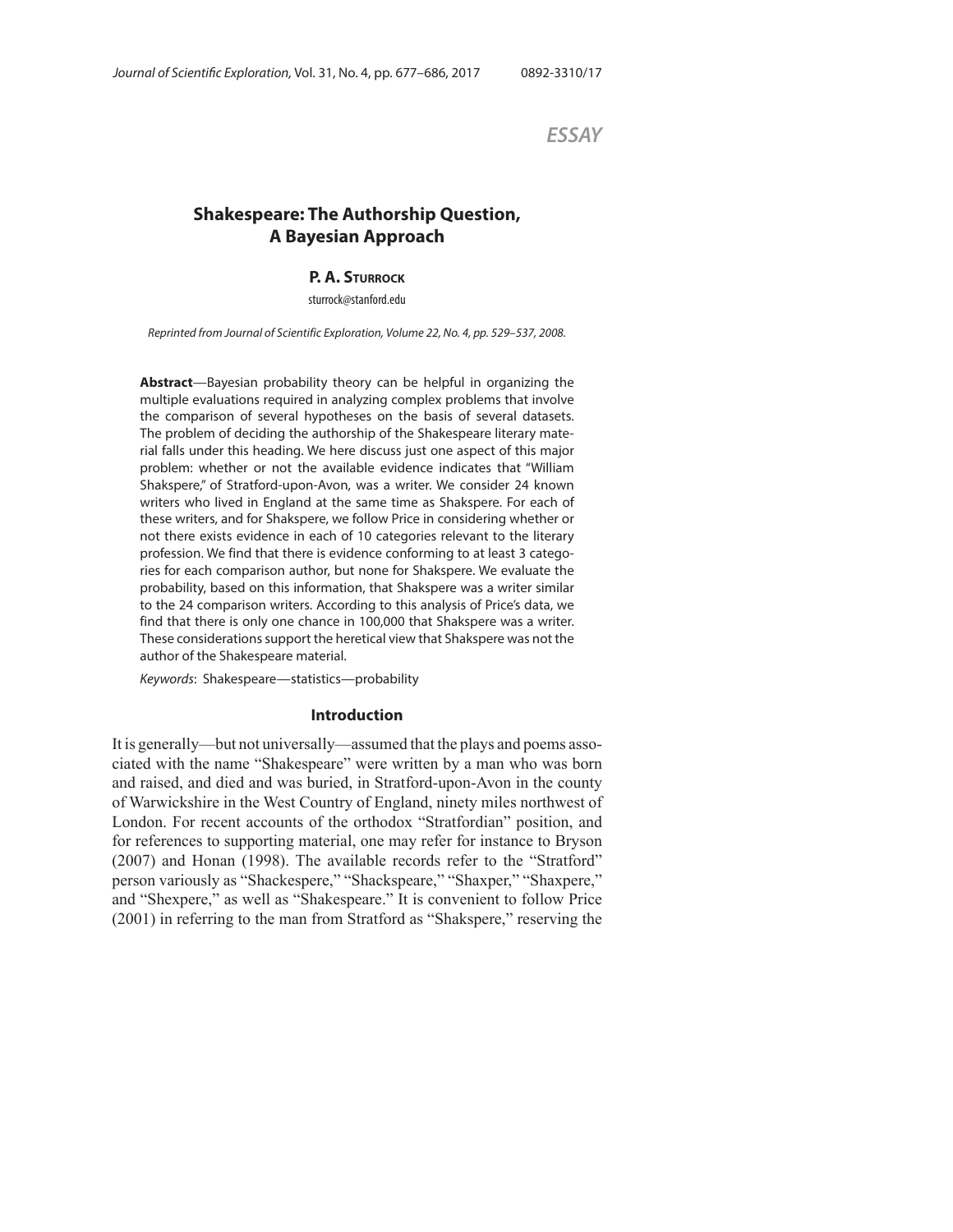| <b>Author</b>              | DOB  | DOD  | $1-1$ | $1-2$ | $I-3$ | $I-4$ | $1-5$ | $I-6$ | $I - 7$ | $I-8$ | $1-9$ | $I-10$ |
|----------------------------|------|------|-------|-------|-------|-------|-------|-------|---------|-------|-------|--------|
| <b>Francis Beaumont</b>    | 1584 | 1616 | y     |       |       |       |       |       | y       | y     |       | y      |
| George Chapman             | 1559 | 1634 |       |       | y     | y     |       | y     | y       | y     | y     |        |
| <b>Samuel Daniel</b>       | 1562 | 1619 | y     | y     |       | y     | y     | y     | y       | y     |       |        |
| <b>Thomas Dekker</b>       | 1572 | 1632 |       | y     | y     |       |       | y     | y       | y     |       |        |
| <b>Michael Drayton</b>     | 1563 | 1631 |       | у     | y     | y     |       | у     | у       | y     |       | у      |
| <b>William Drummond</b>    | 1585 | 1649 | y     | y     |       |       | y     | y     | y       | y     | y     |        |
| John Fletcher              | 1579 | 1625 |       |       | y     |       |       |       | y       | y     | у     |        |
| <b>Robert Greene</b>       | 1558 | 1592 | y     |       | y     | y     |       |       | y       | y     |       | y      |
| <b>Gabriel Harvey</b>      | 1550 | 1630 | y     | y     |       | y     | y     | y     | y       | y     | y     |        |
| Thomas Heywood             | 1573 | 1641 |       |       | y     |       | y     | y     | y       | y     |       | y      |
| <b>Ben Jonson</b>          | 1572 | 1637 | y     | y     | y     | y     | y     | y     | y       | y     | y     | y      |
| Thomas Kyd                 | 1558 | 1594 | y     | y     |       | y     |       |       |         | y     |       |        |
| <b>Thomas Lodge</b>        | 1558 | 1625 | y     | y     |       | y     |       |       | y       | y     | у     |        |
| John Lyly                  | 1554 | 1606 | y     | y     |       | y     |       | y     | y       | y     |       |        |
| <b>Christopher Marlowe</b> | 1564 | 1593 | y     |       |       | y     |       |       |         | y     |       | y      |
| <b>John Marston</b>        | 1576 | 1634 | y     |       | y     | y     | y     | y     | y       | y     | y     |        |
| <b>Philip Massinger</b>    | 1583 | 1640 | y     | y     | y     | y     | y     | y     | y       | y     |       |        |
| <b>Thomas Middleton</b>    | 1580 | 1627 | у     |       | у     |       | у     | y     | у       | y     |       |        |
| <b>Anthony Mundy</b>       | 1560 | 1633 |       |       | y     | y     | y     | y     | y       | y     |       | y      |
| <b>Thomas Nashe</b>        | 1567 | 1601 | y     | y     | y     | y     | y     | y     | y       | y     | y     |        |
| George Peele               | 1556 | 1596 | у     | y     | y     | y     | у     | y     |         | y     |       |        |
| <b>Edmund Spenser</b>      | 1552 | 1599 | y     | y     |       | y     |       |       | y       | y     | y     | y      |
| <b>Thomas Watson</b>       | 1557 | 1592 | y     |       |       | y     |       |       | y       | y     |       | у      |
| John Webster               | 1578 | 1632 |       |       | y     |       |       |       | y       | у     |       |        |
| <b>William Shakspere</b>   | 1564 | 1616 |       |       |       |       |       |       |         |       |       |        |

**TABLE 1 24 Comparison Authors and Shakspere**

DOB = date of birth; DOD = date of death; y = yes for confirmation of evidence for I-1 through I-10, the 10 items related to the profession of a writer.

name "Shakespeare" for the person or persons who individually or collectively produced the "Shakespeare" literary corpus.

Price's (2001) "Chart of Literary Paper Trails" lends itself to statistical analysis. This chart compares personal and literary records left by 24 known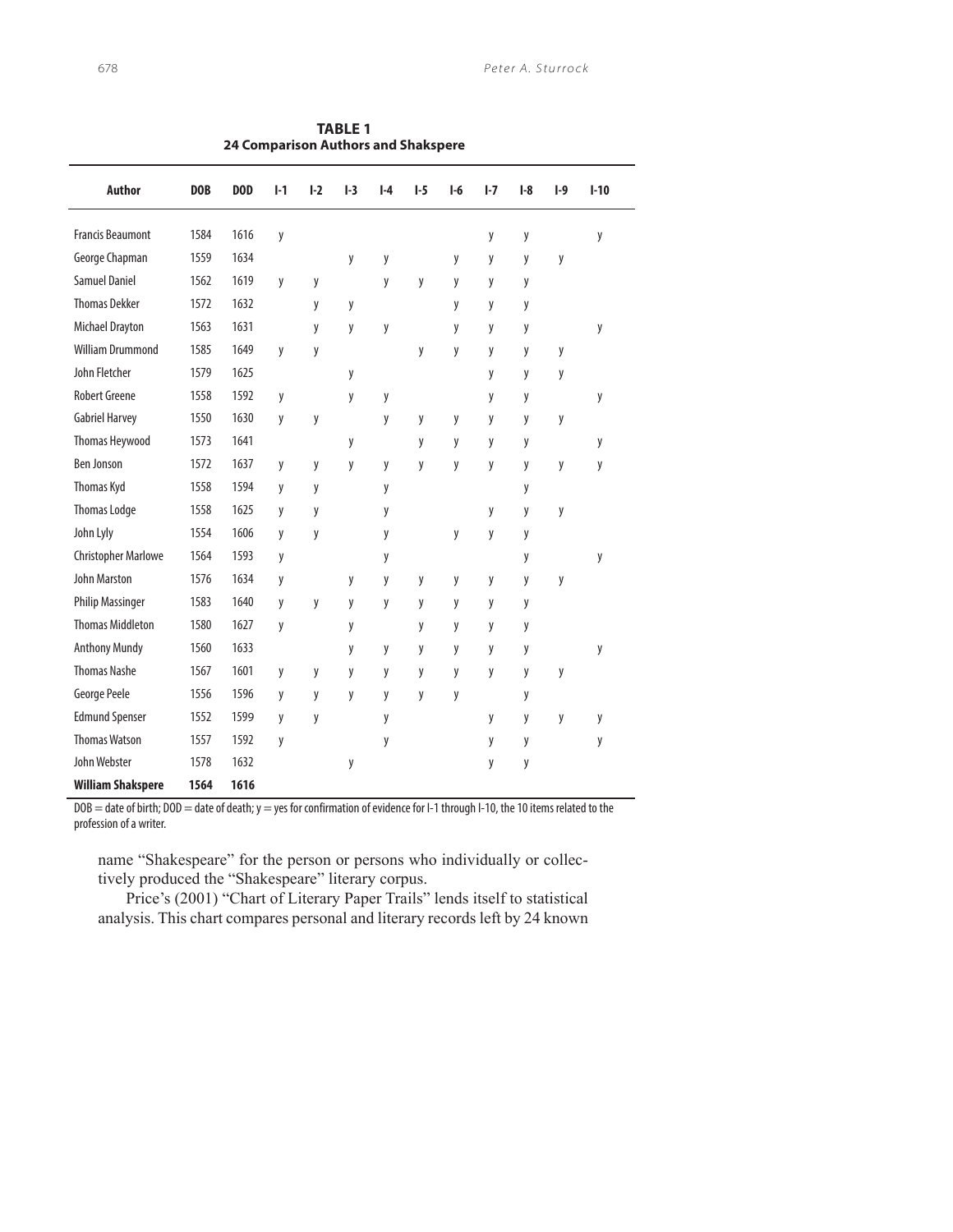| <b>Item</b> |                                                                                 | Yes | No       |
|-------------|---------------------------------------------------------------------------------|-----|----------|
| 1           | Evidence of education                                                           | 17  | 7        |
| 2           | Record of correspondence, especially concerning literary matters                | 14  | 10       |
| 3           | Evidence of having been paid to write                                           | 14  | 10       |
| 4           | Evidence of a direct relationship with a patron                                 | 16  | 8        |
| 5           | <b>Extant original manuscript</b>                                               | 10  | 14       |
| 6           | Handwritten inscriptions, receipts, letters, etc., touching on literary matters | 15  | 9        |
| 7           | Commendatory verses, epistles, or epigrams contributed or received              | 21  | 3        |
| 8           | Miscellaneous records (e.g., referred to personally as a writer)                | 24  | $\Omega$ |
| 9           | Evidence of books owned, written in, or given                                   | 9   | 15       |
| 10          | Notice at death as a writer                                                     | 9   | 15       |

 **TABLE 2 10 Items of Evidence Related to the Profession of Write**r

Columms 3 and 4 list the number of comparison authors for which there is ("yes") or there is not ("no") such evidence. A "yes" represents one or more qualifying pieces of evidence.

Elizabethan and Jacobean writers during their lifetimes, together with notice at death as a writer within 12 months of the writer's demise. This chart comprises 10 "categories of evidence." For each category, Price follows historical and biographical practice (see, for instance, Altick & Fenstermaker 1993: especially p. 49, George 1909:48–49, Kendall 1985:xiii, Williams 2003: especially p. 58) in requiring that the evidence be (a) contemporaneous, (b) personal, and (c) related to the relevant profession—in this case, a literary life. Each category is reviewed for each of the 24 known authors and for Shakspere.

The comparison authors are listed in Table 1. The earliest (Gabriel Harvey) lived from 1550 to 1630, and the last (William Drummond) lived from 1585 to 1649. William Shakspere lived from 1564 to 1616. The average years of birth and death of these comparison authors were 1567 (standard deviation 10 years) and 1620 (standard deviation 18 years). As far as chronology is concerned, this seems a reasonable comparison set.

For each of these authors, and also for Shakespere, we note in Table 1 whether or not there is "paper-trail" evidence for each of the 10 categories. These categories are specified in Table 2, where we note the number of comparison authors for which such evidence has been found. We note from Table 1 that, for every comparison author, we have at least 3 items of rel-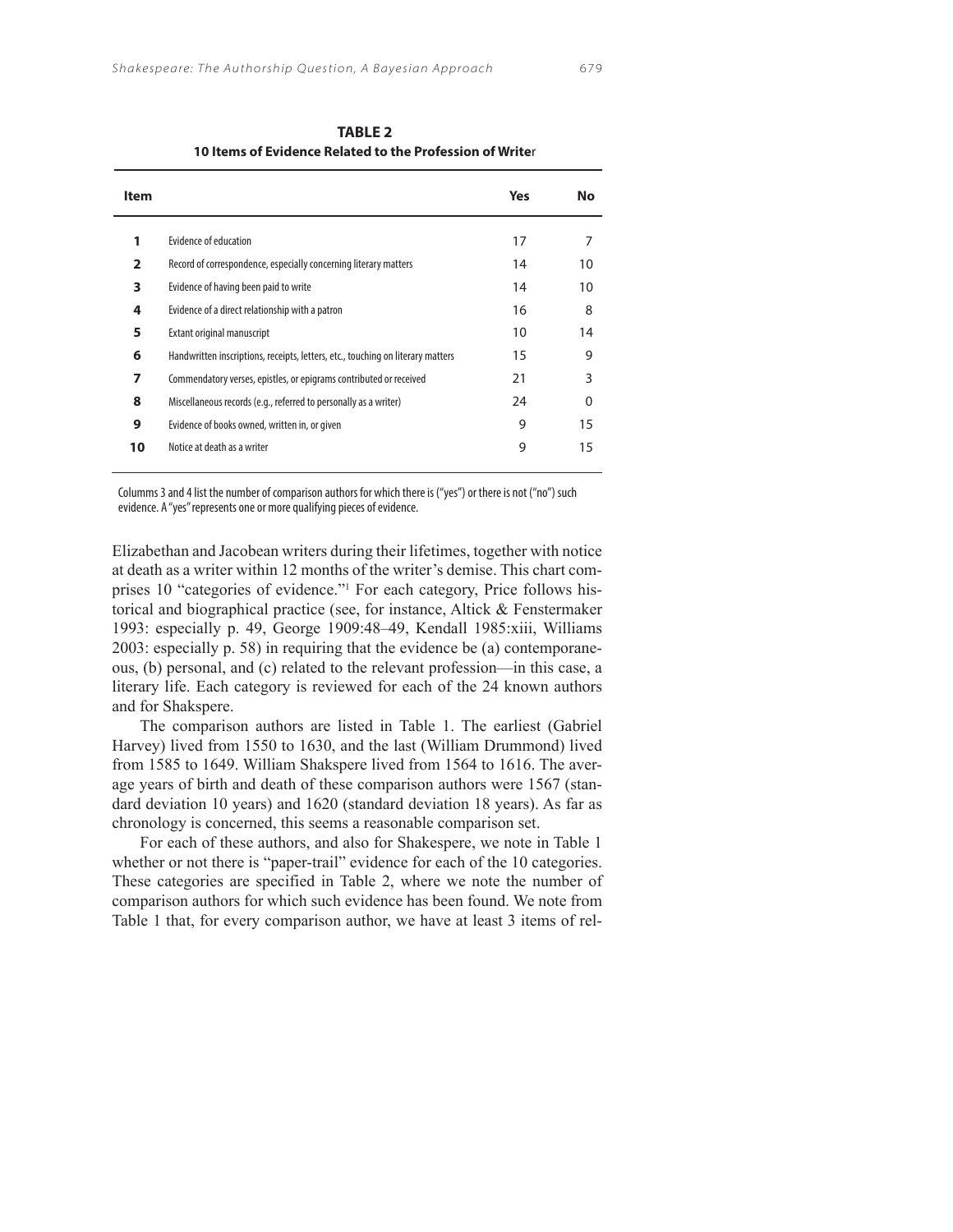| <b>FIUDADING</b> OF EVIDENCE |     |             |      |       |  |  |  |  |
|------------------------------|-----|-------------|------|-------|--|--|--|--|
| Item                         | Yes | No          | P    | $1-P$ |  |  |  |  |
| 1                            | 17  | 7           | 0.69 | 0.31  |  |  |  |  |
| $\overline{2}$               | 14  | 10          | 0.58 | 0.42  |  |  |  |  |
| 3                            | 14  | 10          | 0.58 | 0.42  |  |  |  |  |
| 4                            | 16  | 8           | 0.65 | 0.35  |  |  |  |  |
| 5                            | 10  | 14          | 0.42 | 0.58  |  |  |  |  |
| 6                            | 15  | 9           | 0.62 | 0.38  |  |  |  |  |
| $\overline{7}$               | 21  | 3           | 0.85 | 0.15  |  |  |  |  |
| 8                            | 24  | $\mathbf 0$ | 0.96 | 0.04  |  |  |  |  |
| 9                            | 9   | 15          | 0.38 | 0.62  |  |  |  |  |
| 10                           | 9   | 15          | 0.38 | 0.62  |  |  |  |  |
|                              |     |             |      |       |  |  |  |  |

For each of the 10 items, columns 2 and 3 list the number of comparison authors for which there is, ("yes"), or there is not, ("no"), such evidence. Columns 4 and 5 list the probability that there would or would not be such evidence for a 25<sup>th</sup> author, on the assumption that the authors all have similar habits, which result in the creation of literary paper trails with common characteristics including probability of survival. It may be noted that published evidence, such as a personal commendatory verse, has inherently greater probability of survival than does, for instance, a handwritten letter or manuscript.

evant literary evidence. For Shakspere, by comparison, we have none. We now examine this discrepancy statistically.

# **Analysis**

For each category, we proceed as follows: We determine whether or not there is evidence relevant to that category for each of the  $N (N = 24)$  comparison authors. Suppose we find such evidence for *K* of those authors. The problem then is to determine the probability of finding comparable evidence for the "test" author, Shakspere, on the assumption that he belongs to the same group as the comparison authors. We may regard this as a sequence of  $N + 1$  trails. We are given the result for the first N in this sequence (the comparison authors), and we wish to estimate the probability *P* of getting a positive result for the  $(N + 1)$ th trial (i.e. for Shakspere). We find (see Appendix) that this is given by

$$
P = \frac{K+1}{N+2} \tag{1}
$$

**TABLE 3 Probability of Evidence**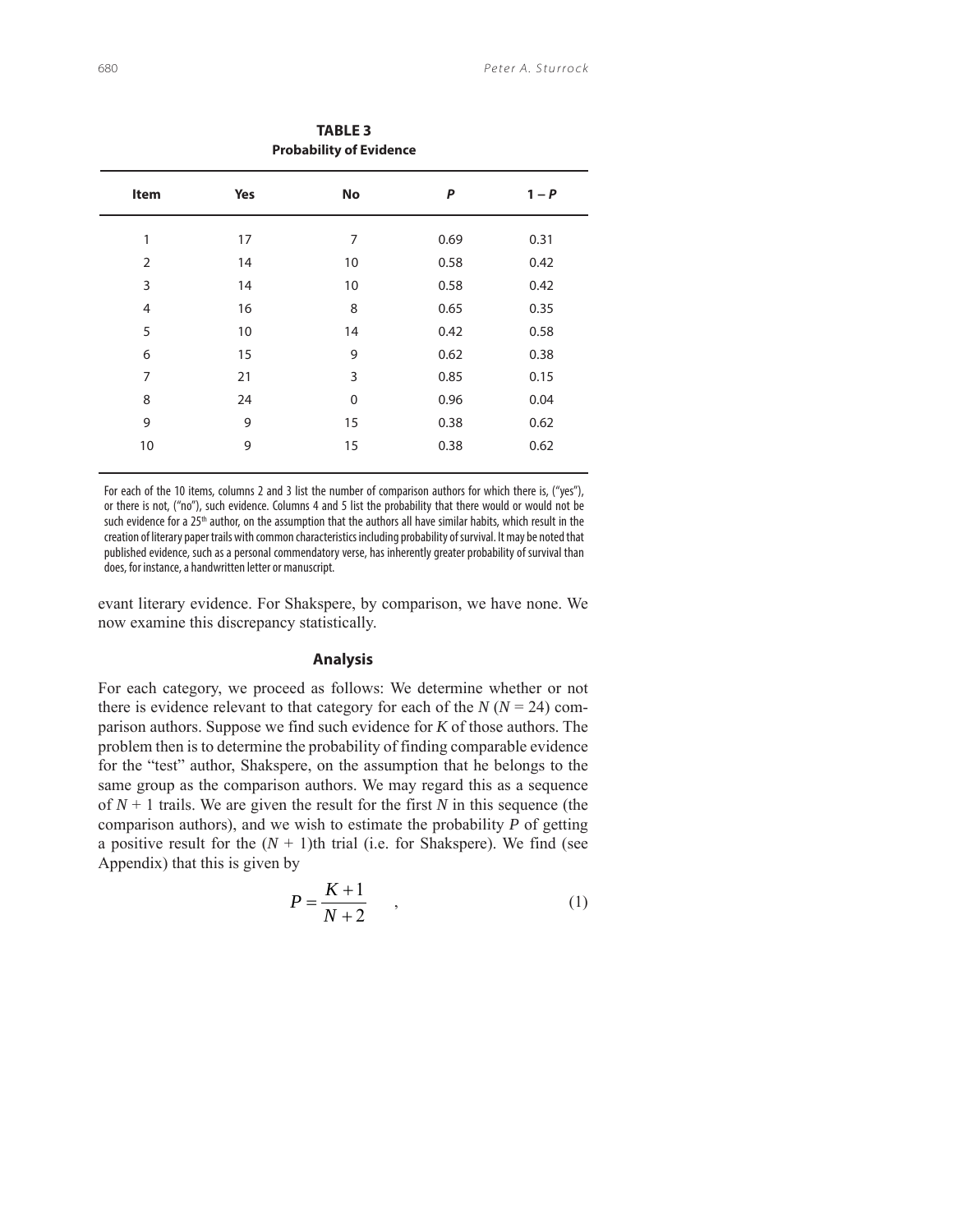Count





**derived from 10,000 Monte Carlo simulations of the dataset shown in Table 3.** 

which is known as the Laplace "rule of succession" (Howson & Urbach 1989, Jaynes 2003). These estimates are listed in Table 3.

 As we see from Table 1, the Shakspere entries are remarkable in that they show no evidence for any of the 10 categories that we have found to be characteristic of most of the comparison authors. The question is whether or not this discrepancy is significant. The usual procedure, in statistical analyses, is to compute the probability that a certain result may have occurred by chance. We see from Table 1 that the probability that there might by chance be no evidence for item 1 is 0.31; for category 2 it is 0.42, etc. The probability that all 10 estimates are unrepresented purely by chance is the product of these 10 estimates, which is found to be  $10^{-3}$ . If we expect evidence relevant to Shakspere to conform to the evidence we find for the 24 comparison authors, there is only one chance in 100,000 that the results concerning Shakspere would have occurred by chance.

One may be justifiably concerned that the above estimate may depend critically on the precise selection of comparison authors. The best response for this concern would be for other Shakespeare scholars to develop independent "charts of literary paper trails." However, one can to some extent judge the dependence of the result on the selection process by using the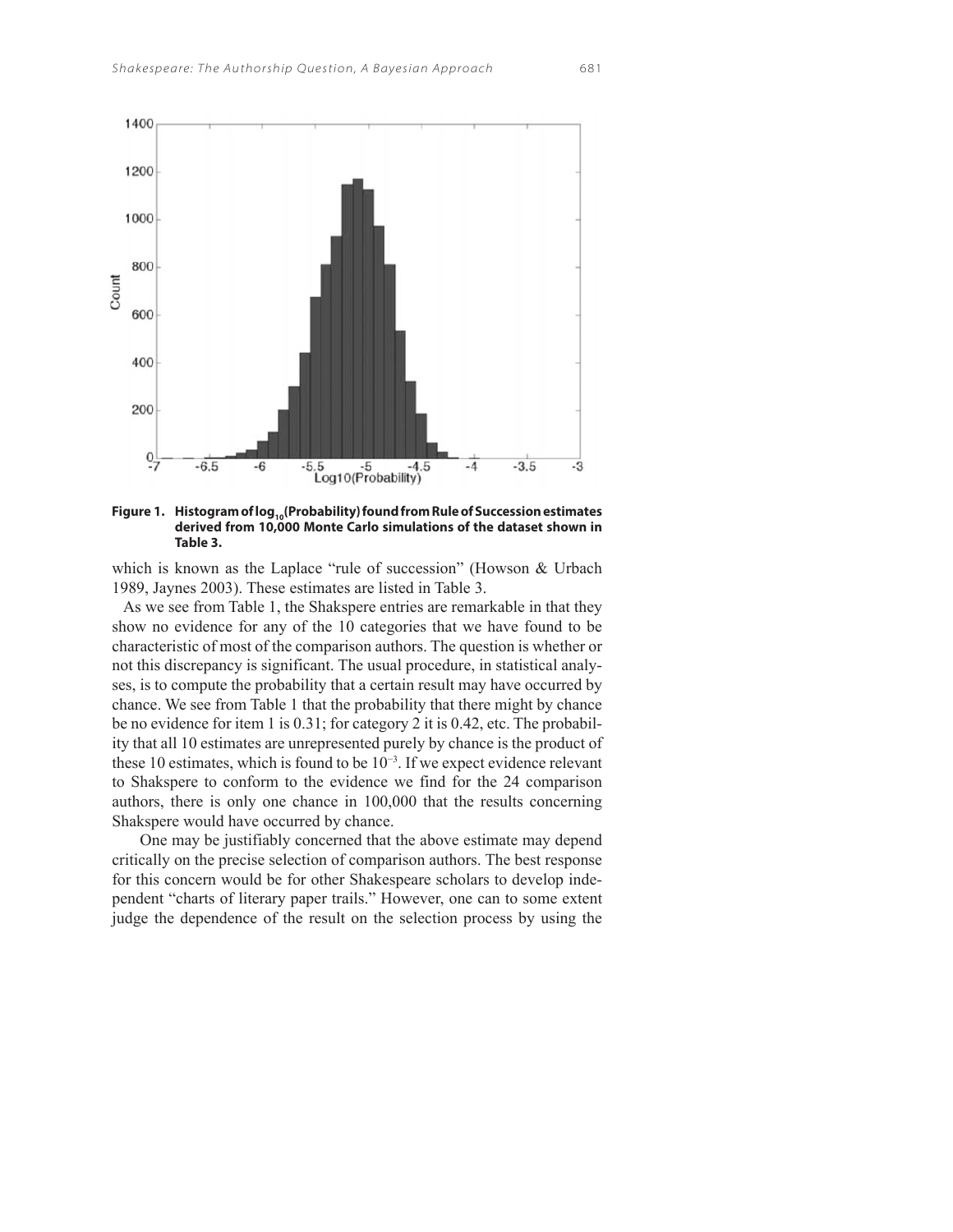bootstrap procedure (Efron & Tibshirani 1993). For each bootstrap simulation, and for each cell in Table 1, we enter a value selected randomly (with replacement) from the column to which the cell belongs. We have carried out 10,000 such bootstrap simulations, and we show in Figure 1 a histogram of the resulting estimates of the logarithm (base 10) of *P*. We see that our estimated value 10<sup>-5</sup> is very close to the peak of the histogram, indicating that our probability estimate is not sensitive to the precise selection of comparison authors.

The probability of obtaining the results of an experiment or test on the basis of an assumed "null hypothesis" (in this case, the hypothesis that Shakspere was in most respects similar to the comparison authors) is known as a "*P*-Value." It is generally recognized that this quantity should not be interpreted as the probability that the null hypothesis is false. (See, for instance, Sturrock 1997, Utts 1996). However, the latter quantity may be estimated by means of Bayesian procedures (Sturrock 1973, 1994). To use the Bayesian approach, one must consider a complete set of hypotheses, such that one and only one of the hypotheses must be true. For the present problem, clearly one hypothesis could be

*H1.* Shakspere wrote the Shakespeare material (plays and poems), and one may complete the set by adopting

*H2.* Shakspere did not write the Shakespeare material.

We consider the two statements:

*S.1* Shakspere was a writer, and

*S.2* Shakspere was not a writer.

We need to evaluate the probability of each of these statements on the basis of the evidence and on the basis of each hypothesis.

We have found that *P*(*S1*|*E*) = *0.00001.* Since one of *S1.S2* must be true, *P*(*SE*|*E*) = *0.99999*.

If *H1* is correct, he must have been a writer, and one might therefore expect that he would have the same "paper trail" as the comparison authors. This proves to be a key decision. If we make this assumption, then  $P(SI|H1) = 1$ .

If Shakspere is assumed not to be the author of the Shakespeare material, we can be noncommital and assume that it is even odds whether or not he was a writer, i.e.  $P(SI|H2) = 0.5$ . Then, since *S1* and *S2* are mutually exclusive,  $P(S2|H1) = 0$  and  $P(S2|H2) = 0.05$ .

We can now calculate the post-probabilities of *H1* and *H2* from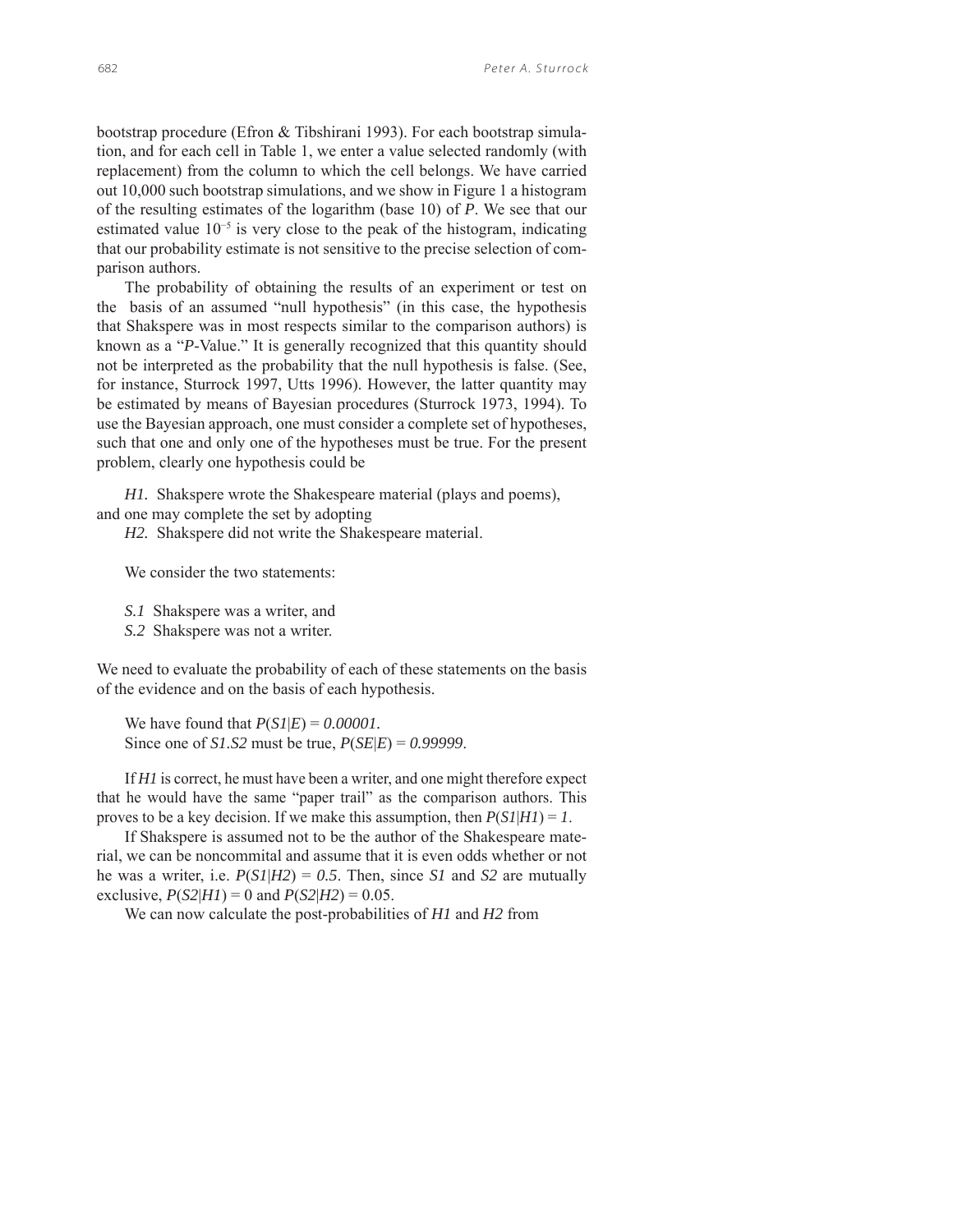$$
P(H_i|E) = \left[ \sum_k \frac{P(S_k|H_i)P(S_k|E)}{\sum_j P(S_k|H_j)P(H_j|-)} \right] P(H_i|-), \tag{2}
$$

where  $P(H_i|-), i = 1,2$ , are the prior probabilities.

If we adopt the noncommittal values  $P(H_i|-\) = 0.5$ , we find that the post-probabilities are  $P(HI|E) = 7 \times 10^{-6}$  and  $P(H2|E) = 1 - (7 \times 10^{-6})$ .

Note that, in the present context, the evidence *E* comprises Price's (2001) "Chart of Literary Paper Trails," nothing more and nothing less. To get an "absolute" post-probability, one would need to convolve the probability of the hypotheses on Price's evidence with the probability of Price's evidence on some (nonexistent) "absolute" database.

## **Further Hypotheses and Discussion**

This very strong result hinges on the key assumption that  $P(SI|H1) = 1$ , which rests implicitly on the assumption that if Shakspere was a writer, he would have footprints similar to those of the comparison authors. The assumption needs careful consideration. If one can plausibly argue that, for instance, Shakspere had some strong incentive to hide the fact that he was a writer, we can no longer conclude from our statistical analysis that he was not a writer.<sup>2</sup> This then leaves open the possibility that he might have been the author of the Shakespeare works. One way to cope with this possibility is to divide *H1* into two sub-hypotheses:

*H1,1.* Shakspere was a writer and did not hide the fact.

and

*H1,2.* Shakspere was a writer but hid the fact (as best he could).

Shakspere would not have been able to suppress all the items of evidence listed in Table 2, but he might (for unknown reasons) have taken steps to suppress those that he could. This seems an unlikely prospect for Shakspere, which could be reflected in a low prior probability for *H1.2*.

If we conclude that Shakspere was not the author of the Shakespeare material, we are left wondering who was. We could then proceed to allow for more options, such as:

*H1*. Shakspere was the sole author of the Shakespeare material.

*H2*. Shakspere produced the Shakespeare material in collaboration with another commoner, or with more than one commoner.

*H3*. Shakspere produced the Shakespeare material in collaboration with at least one member of the upper class, $3$  and possibly one or more other commoners.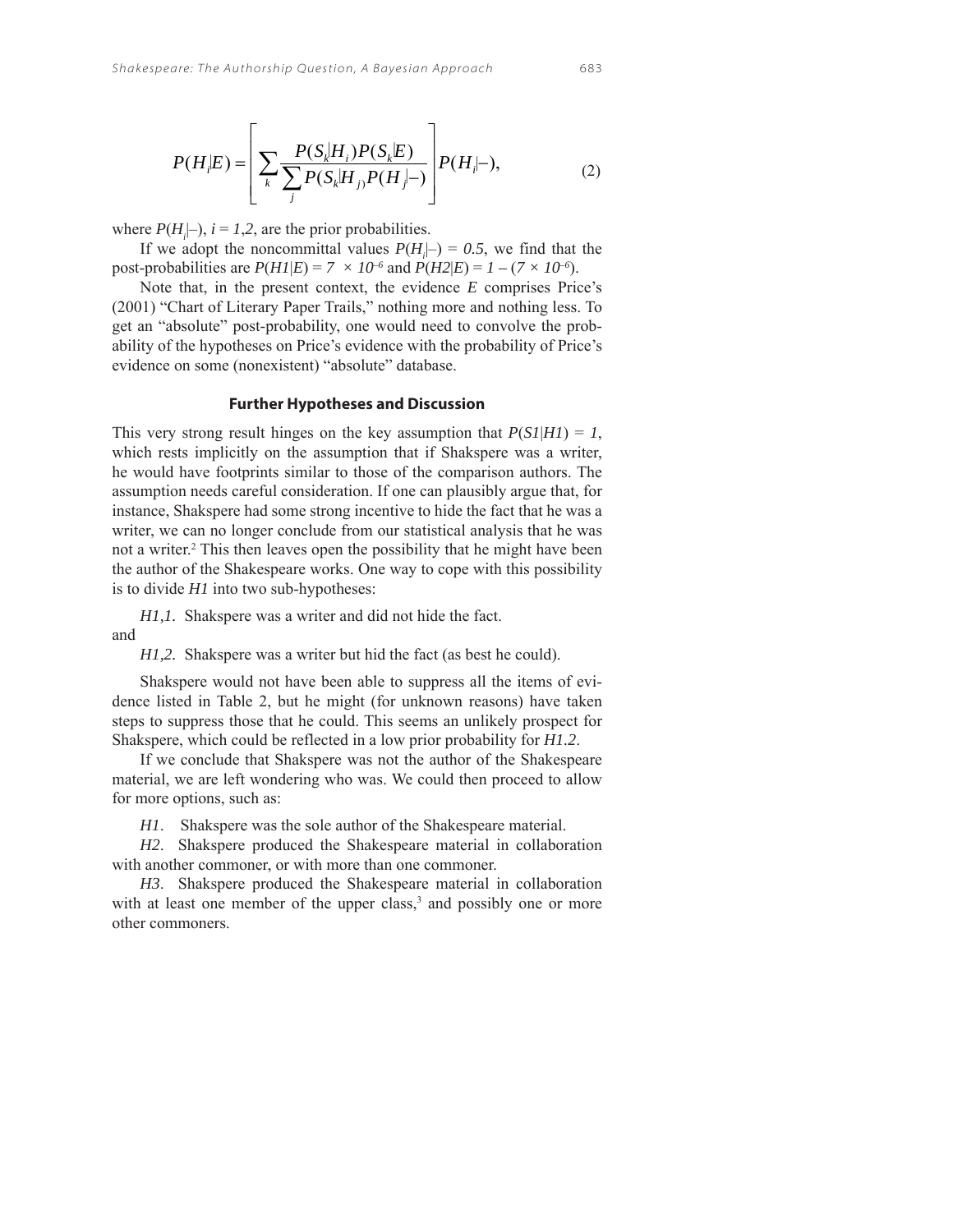One must also consider the possibility that Shakspere had no part in the writing of the Shakespeare material. This may be broken down into the following possibilities:

*H4*. The Shakespeare material was written by one or more commoners, excluding Shakspere.

*H5*. The authorship of the Shakespeare material involved at least one member of the upper classes, possibly in collaboration with others, but excluding Shakspere.

Various specific proposals have been made which are special cases of the above hypotheses. The basic Stratfordian position corresponds to *H1*. The proposals for Ben Jonson and Christopher Marlowe are special cases of *H4*. The proposals for Francis Bacon, Edward de Vere Earl of Oxford, and Mary Sidney, Countess of Pembroke, are special cases of *H5*. Hypotheses *H2, H3, H4, and H5 allow for possible collaborations.<sup>4</sup>* 

In pursuing this topic, the first requirement would be to assess or supplement Price's (2001) "Chart of Literary Paper Trails," on which our estimates have been based. An ideal procedure would be for several scholars to agree on a list of comparison authors, and a list of categories of evidence, and then for each scholar to make his or her own assessment of whether or not the evidence for each category exists for each comparison author and for Shakspere. One would then obtain a list of *P*-Values, one for each scholar, which could be converted into post-probabilities for the proposed hypotheses. These post-probabilities could if necessary be combined using Bayesian procedures.

It would be most desirable to evaluate other relevant evidence, which we refer to as "items," such as (a) chronological analysis, comparing the known history of Shakspere and the dates of first mention of the plays and poems; (b) content analysis (as indicative of knowledge of other languages and other countries, and of the interests and pastimes of commoners and of the nobility, etc.); and (c) textual analysis, comparing samples of the Shakespeare material and the writing of specified candidates. We could evaluate each hypothesis on the basis of each "item," and then combine the judgments using procedures described elsewhere (Sturrock 1973, 1994).

#### **Notes**

<sup>1</sup> Price (2008) explains that her list of just 10 categories represents a convenient packaging of diverse pieces of evidence. For instance, Price can list over 30 pieces of evidence for Drayton and more than 20 for Chapman, down to 5 each for Fletcher and Kyd. Hence a checkmark for evidence in a particular category for a particular author may represent a number of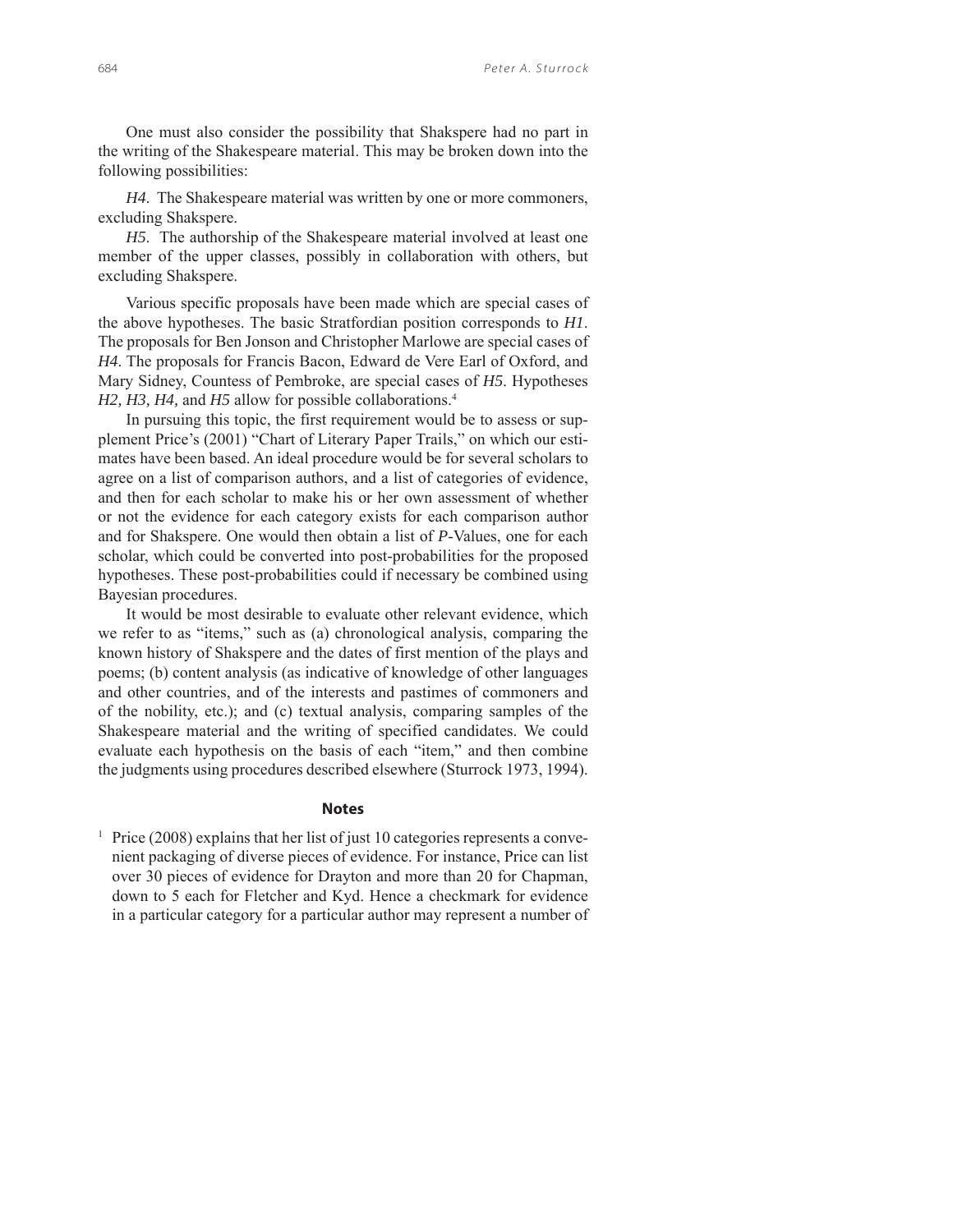separate pieces of evidence. For instance, Price collapses more than 20 records concerning Marlowe's presence and education at Cambridge into a checkmark for one category of evidence (Evidence of education). For recent updates, see http://www.shakespeare-authorship.com/resources/ errata.asp.

- <sup>2</sup> If Christopher Marlowe's murder was merely a staged event to save him from the not-so-tender mercies of the Court of Star Chamber, he would have had the best reason in the world to keep a very low profile.
- <sup>3</sup> The term "upper class" is used to connote a member of a noble family, or any person with a title (such as Bacon, who was knighted in 1603).
- <sup>4</sup> Ms. Price advises me that Shakespeare editors and scholars have long known that other hands were responsible for parts of *Pericles*, *Henry VII*, and parts of the *Henry VI* trilogy, to name the best-known Shakespeare "collaborations" (in quotes, since the nature of such collaborations remains elusive). More recent scholarship has succeeded in identifying or confirming specific collaborators in those and other plays in the canon, as well as finding Shakespeare's hand in plays attributed to others or published anonymously. The process of analyzing texts has been facilitated by the Chadwick-Healy database Literature Online, which provides scholars with tools to compare and quantify vocabulary, function words, syntax, prosody, stylometry, parallel passages, and other linguistic features. These techniques have been discussed in book form by Vickers (2002) and by Jackson (2003). Both books provide the interested student with helpful bibliographies. Recent journal articles include "Shakespeare and the Quarrel Scene in Arden of Feversham" by Jackson (2006) and Vickers (2007) in which Vickers makes the case for the presence of the hand of Thomas Nashe.

## **Acknowledgments**

The author is indebted to Diana Price for generously reviewing and commenting on earlier versions of this article, and to Henry Bauer, Elliot Bloom, Jeffrey Scargle, and Sarah Webster Goodwin for helpful discussions.

#### **References Cited**

Altick, R. D., & Fenstermaker, J. J. (1993). The Art of Literary Research. Norton. p. 49. Bryson, B. (2007). Shakespeare: The World as Stage. Harper Collins. Efron, B., & Tibshirani, R. J. (1993). An Introduction to the Bootstrap. Chapman and Hall. George, H. B. (1909). Historical Evidence. Clarendon Press. pp. 48–49. Honan, P. (1998). Shakespeare: A Life. Oxford University Press. Howson, C., & Urbach, P. (1989). Scientific Reasoning: The Bayesian Approach. La Salle, IL: Open Court. Jackson, M. P. (2003). Defining Shakespeare: 'Pericles' as Test Case. Oxford University Press. Jackson, M. P. (2006). Shakespeare and the quarrel scene in Arden of Faversham. Shakespeare Quarterly, 57:249–293.